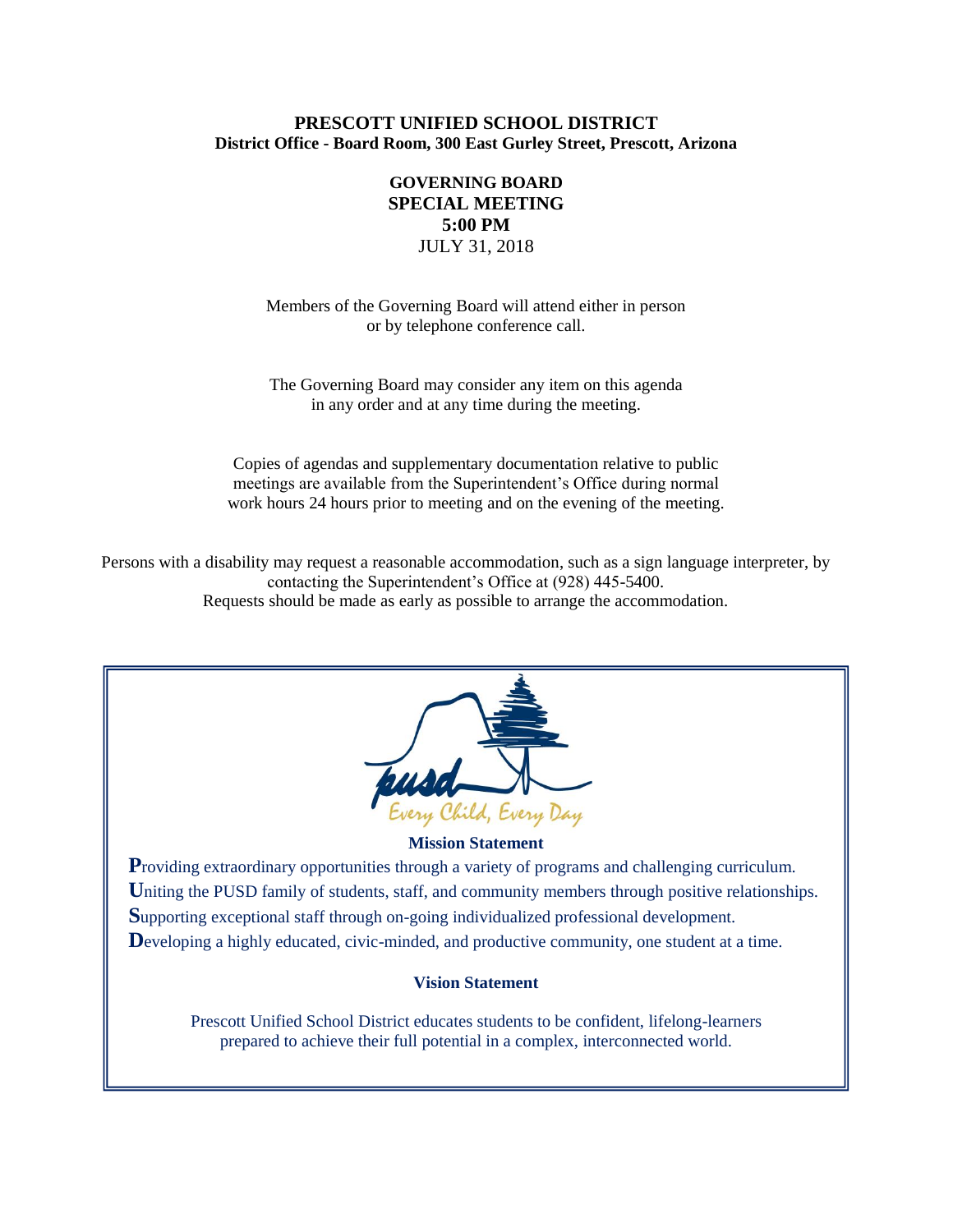# **AGENDA**

### 1. **CALL TO ORDER** - President John Mackin

# 2. **APPROVAL OF AGENDA** - President John Mackin

A. Consider approving the agenda as presented.

#### 3. **OPENING CEREMONY**

- A. Welcome President John Mackin
- B. Pledge of Allegiance

## 4. **ACTION ITEMS**

A. **CONSENT AGENDA** - *All those items listed below may be enacted by one motion and approved as Consent Agenda items with or without discussion. However, any item may be removed from the Consent Agenda and considered separately if a Governing Board member so requests.*

*The resolutions included in the Consent Agenda have been posted in order to waive the reading of the body of the resolutions.* Consider approving the Consent Agenda as presented.

1. Consider approving the use of the updated list of vendors (adding Renaissance Learning) as Sole Source procurement for the 2018-2019 school year, as presented.

#### RELEVANT INFORMATION:

Procurement guidelines require the Governing Board to approve the listing of vendors that are utilized as "Sole Source." Sole Source is when no reasonable alternative exists. Below please find a listing of vendors used for everything from health benefits to software/licensing. Note: Not all vendors listed will be used each year. Vendors from the Sole Source listing are used as required.

#### **SOLE SOURCE LIST - SY 2018-2019**

Health Equity - Health Benefits Father Flanagan's Boys Home - Professional Development RadioLink - Repeater Airtime 2-way radio SpyGlass - Contingency consulting for internet/phone Assessment Technology, Inc. - Software-Galileo PowerSchool - Software, and accompanying support Harris School Solutions / Computer Systems - Software/License Moby Max - Web based, Adaptive K-8 Curriculum The Flippen Group - Capturing Kids Hearts Training Renaissance Learning - Renaissance Accelerated Reader and Renaissance Star Reading software

Presenter: Mr. Brian Moore, Chief Financial Officer

# B. STUDY AND VOTING SESSION